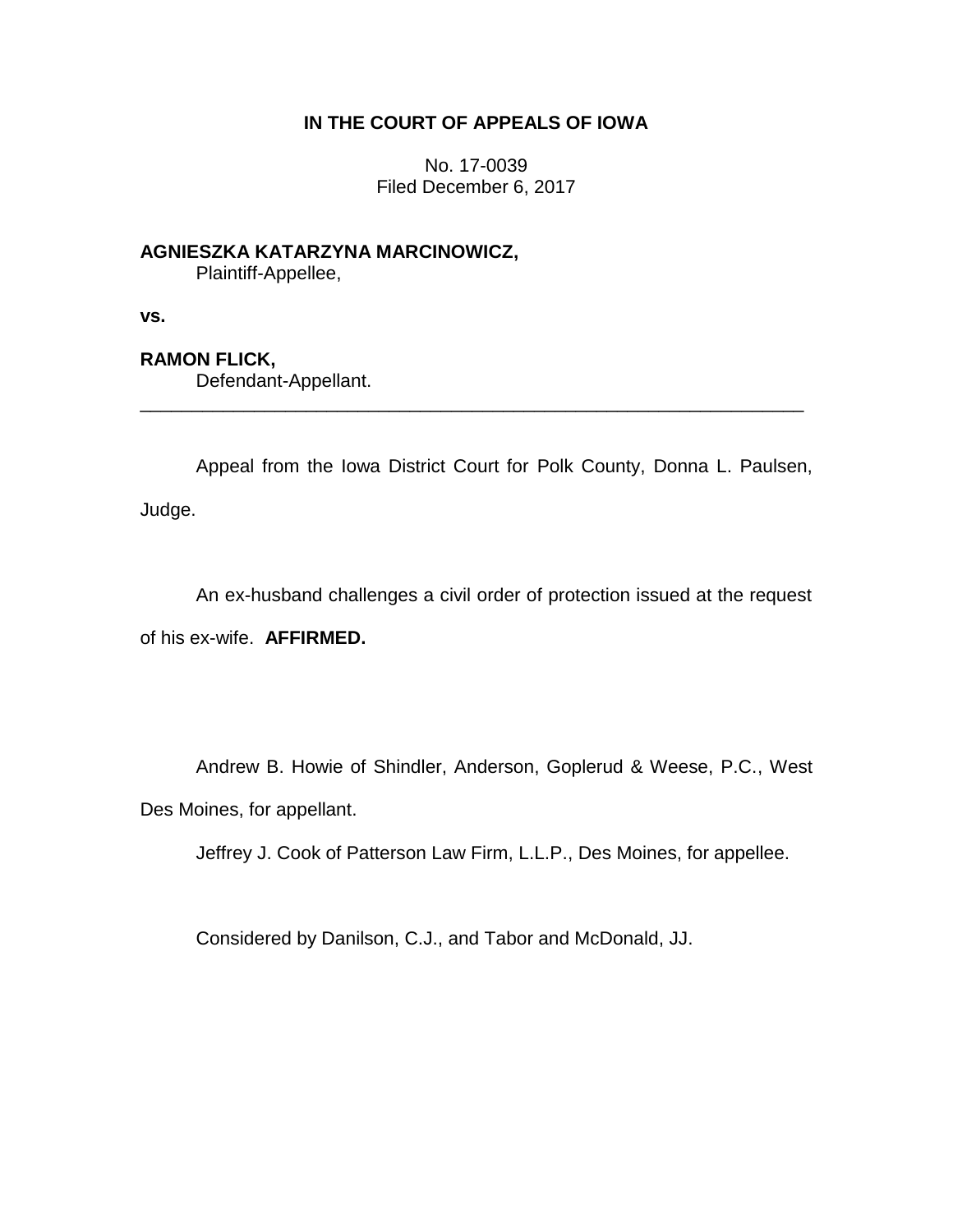## **TABOR, Judge.**

Ramon Flick appeals the domestic-abuse protective order prohibiting contact between Flick and his former spouse, Agnieszka Katarzyna Marcinowicz. He asserts the district court's findings were not supported by substantial evidence because Marcinowicz did not allege "a current act qualifying as an assault."

We find substantial evidence to support the district court's findings. We affirm the grant of the protective order for three reasons: (1) Iowa Code chapter 236 (2016) has no provision requiring a petition to be filed within a specific time after an alleged assault, (2) Flick has a history of assaulting and intimidating Marcinowicz, and (3) she sought to extend protection promptly after the dismissal of a criminal no-contact order.

#### **I. Facts and Prior Proceedings**

Flick and Marcinowicz married in December 2006 and had two children together. The children were born in 2007 and 2011. Marcinowicz filed for divorce in February 2013 and initially sought a protective order, citing past instances of domestic abuse. She voluntarily dismissed her petition for the protective order on February 15, 2013, after reaching an agreement through counsel prohibiting Flick from contacting her.

In February and March of 2015, Flick violated this agreement by acting aggressively at their children's extracurricular activities. Marcinowicz testified Flick came to their older daughter's dance studio, "pushed" Marcinowicz, and "ripped" their younger child from her arms. He then followed Marcinowicz around the studio—making lewd comments and trying to intimidate her. Marcinowicz also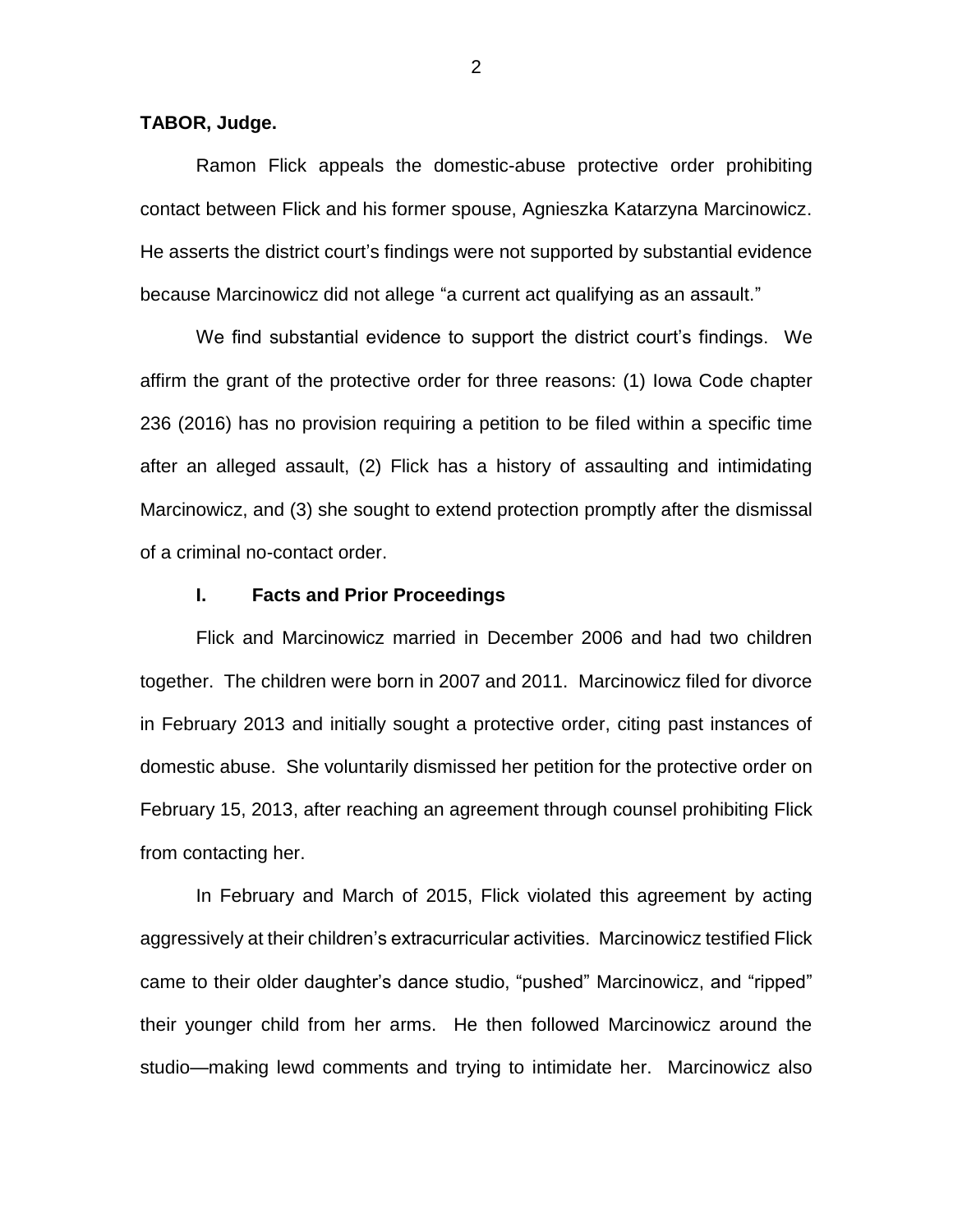testified to Flick behaving similarly at a gymnastics event the next month before she called the police.

The State filed criminal charges against Flick in February 2016, contending he assaulted Marcinowicz in early 2015, as well as alleging he stalked her by hiding a recording device inside a children's toy, placing a tracker on Marcinowicz's car, and monitoring her email. As part of the criminal case, the district court issued a no-contact order prohibiting Flick from interacting with Marcinowicz.

The two officially divorced in April 2016. The divorce took roughly three years from petition to decree. In the decree, the district court noted Flick had "demonstrated many of the classic signs of a domestic abuser." The court found Flick assaulted Marcinowicz on multiple occasions during the marriage. The court placed sole legal custody and sole physical care of the children with Marcinowicz. The court allowed Flick only supervised visitation. Flick appealed the custody and property provisions; our court affirmed the decree. *In re Marriage of Marcinowicz-Flick and Flick*, No. 16-0944, 2017 WL 936160 (Iowa Ct. App. Mar. 8, 2017).

In November 2016, Flick stood trial for stalking Marcinowicz. A jury found Flick not guilty, resulting in rescission of the criminal no-contact order. Following the advice of the prosecutor, the next day Marcinowicz sought a civil protective order under chapter 236. The district court issued a temporary order on November 30. Flick sought to dismiss the protective order.

On December 13, 2016, the district court held a hearing on Flick's motion to dismiss. Marcinowicz testified she feared Flick would threaten and intimidate her after the criminal no-contact order was lifted. She cited Flick's physical confrontations with her at events for their daughters in early 2015 as the most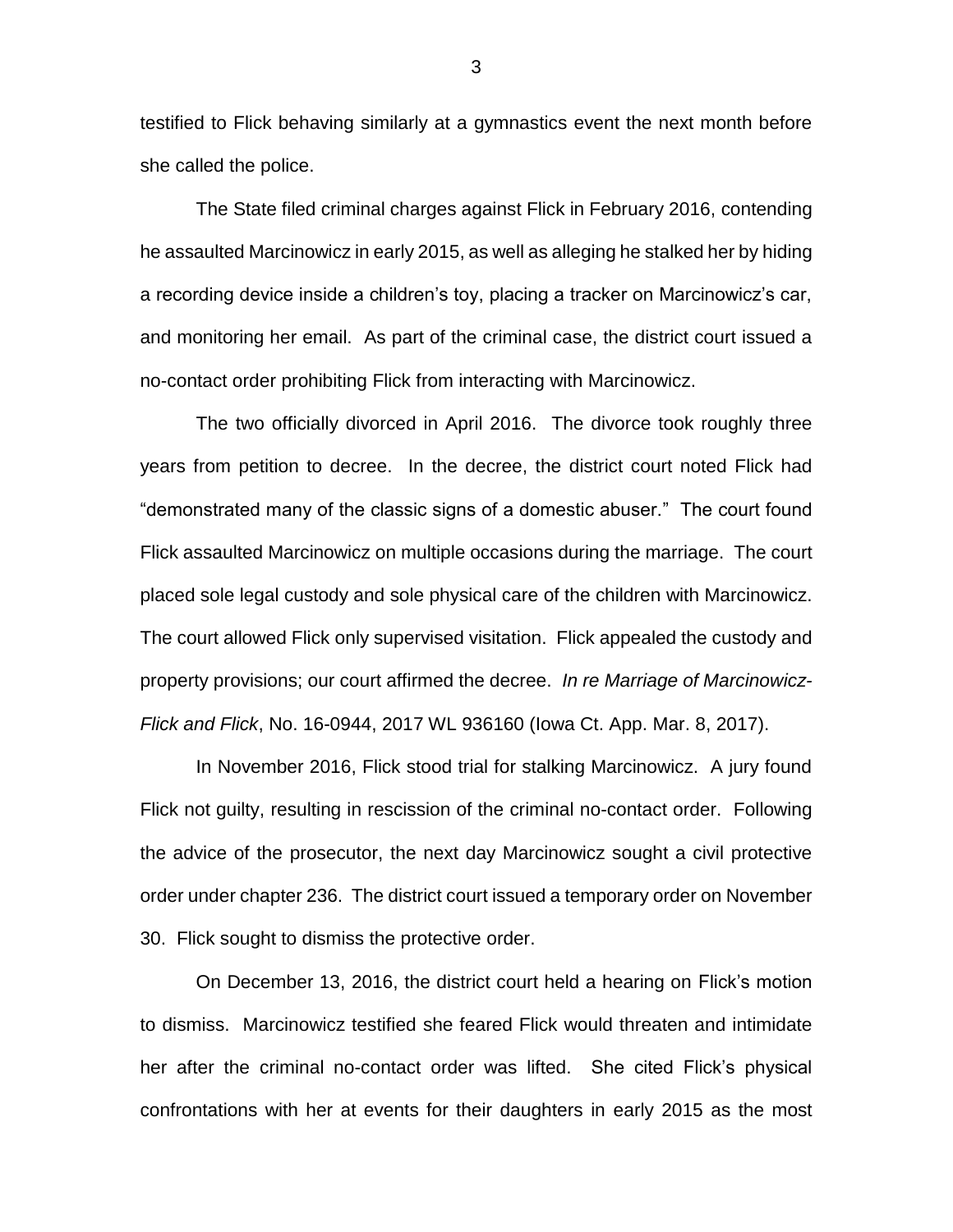recent bases for her fears. She explained she did not previously seek a civil protective order because other agreements or orders had prohibited Flick from contacting her. Flick was not present at the hearing but appeared by counsel. His counsel did not contest Marcinowicz's statements but instead focused on the time that had elapsed since the 2015 incidents to suggest Flick no longer posed a credible threat to Marcinowicz.

At the conclusion of the hearing, the district court decided "the parties do qualify for a civil protective order by means of a relationship in that they have children together and they were married and had an intimate relationship." The court continued:

The second issue is whether there's been any domestic abuse and whether there's a current legitimate concern for safety. Normally, the fact that the incidents of assault were so long ago would lead the court to decline the request. However, this is a very unusual case with unusual facts. And given the history between the parties and the timing, in terms of not filing for this protective order, a civil protective order, because there was the criminal protective order already in place and after the criminal case was dismissed, the petitioner feeling the need for a civil protective order, I am going to grant the protective order.

The district court's final order, issued December 13, 2016, directed Flick to

"stay away" from Marcinowicz and not be in her presence except during court proceedings. The protective order also restricted him from communicating with her through any means, including third parties. The restriction on communication did not apply to legal counsel. Flick now appeals.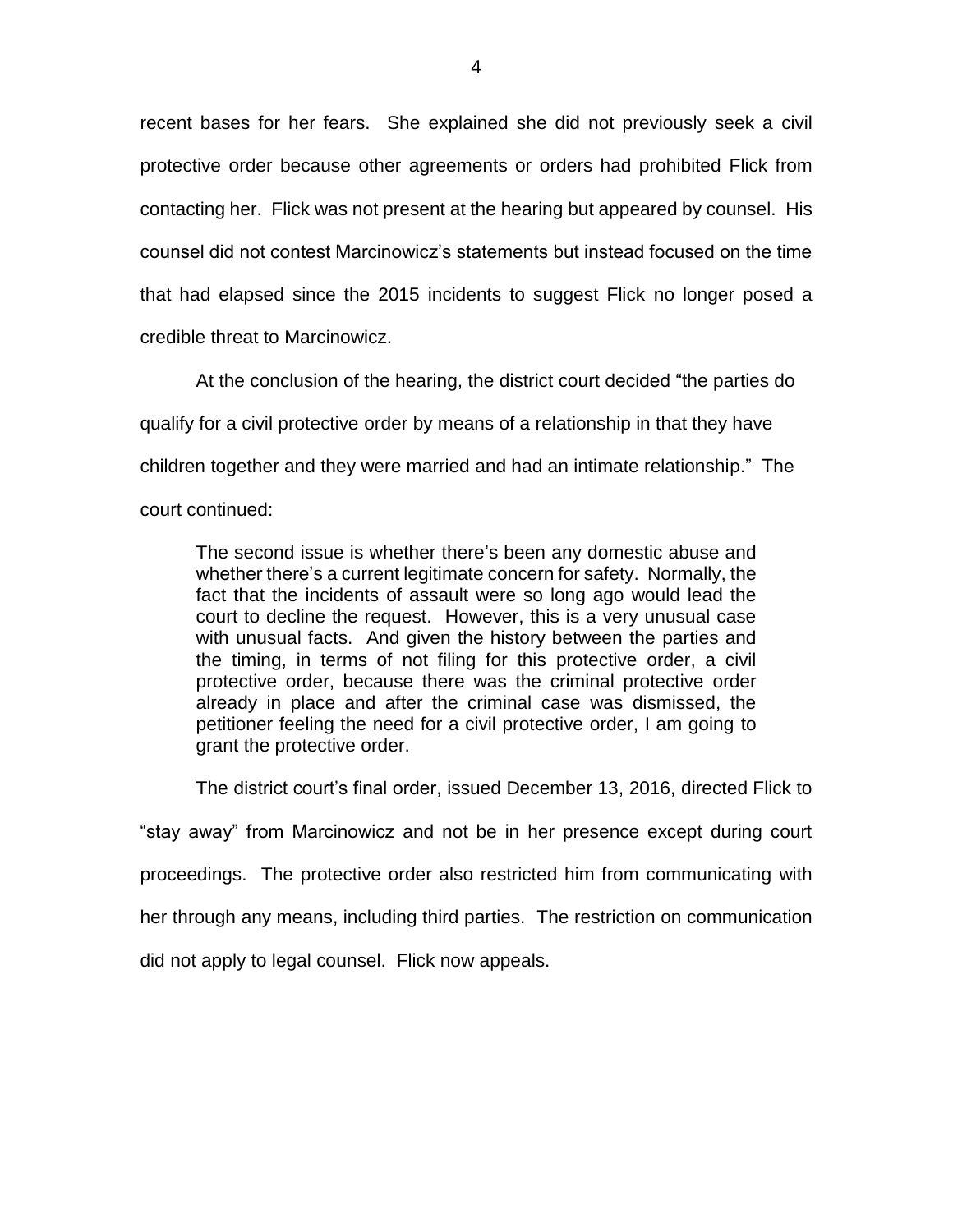## **II. Legal Standards and Scope of Review**

To obtain a protective order, the petitioner, here Marcinowicz, must prove her allegation of domestic abuse by a preponderance of the evidence. *See* Iowa Code § 236.4(1). A preponderance of the evidence is "the lowest degree of proof upon which issues of fact are determined." *State v. Beasley*, 50 N.W. 570, 571 (Iowa 1891). The quantity of evidence required of a party having the burden of proof in a civil action is "no more than will outweigh the evidence of the other side." *Hall v. Wright*, 156 N.W.2d 661, 667 (Iowa 1968).

Because chapter 236 proceedings are tried in equity, our review is de novo. *See Knight v. Knight*, 525 N.W.2d 841, 843 (Iowa 1994). We adjudicate anew issues properly preserved and presented for appellate review. *Wilker v. Wilker*, 630 N.W.2d 590, 594 (Iowa 2001). But we give weight to the district court's credibility findings. *Id.* Because "chapter 236 is protective rather than punitive in nature," we employ "a reasonable or liberal construction which will best effect its purpose." *Christenson v. Christenson*, 472 N.W.2d 279, 280 (Iowa 1991).

## **III. Analysis**

Flick contends the civil protective order is invalid because Marcinowicz did not offer substantial evidence to support a finding of domestic abuse.<sup>1</sup> Flick sets out the definitions of assault.<sup>2</sup> But he does not, indeed cannot, argue his actions

 $\overline{a}$ 

<sup>1</sup> Domestic abuse means committing an assault, as defined in section 708.1, while in a specified relationship with the other person. *See* Iowa Code § 236.2. Flick does not challenge the existence of a qualifying relationship.

 $2$  Under Iowa Code § 708.1(2):

A person commits assault when, without justification the person does the following:

a. Any act which is intended to cause pain or injury to, or which is intended to result in physical contact which will be insulting or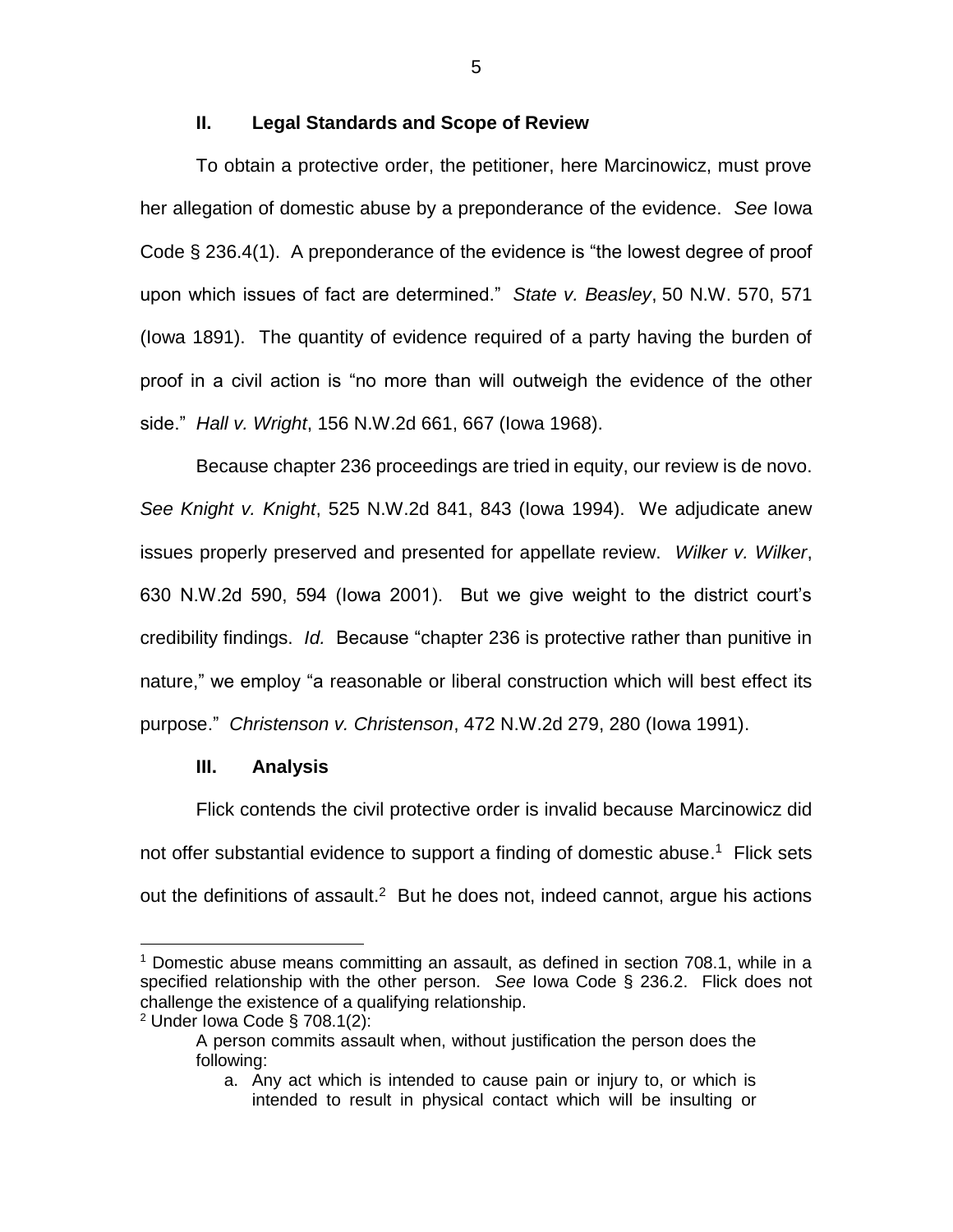in February and March of 2015 fall outside those definitions. Instead he argues those events were too remote to merit issuance of a protective order.

The remoteness argument is not persuasive in this case. "Iowa Code chapter 236 has no provision that requires a petition to be filed within a specific time after an alleged assault." *Smith v. Smith*, 513 N.W.2d 728, 731 (Iowa 1994). The district court may consider a lapse in time when deciding what relief is appropriate, but no hardline cutoff exists for conduct worthy of consideration. *Id.*

In Flick's case, the lapse of time since the last assault did not suggest the confrontations in February and March of 2015 were isolated incidents or that Marcinowicz no longer had reason to fear contact with him. The record shows Flick repeatedly engaged in violent and controlling behavior against Marcinowicz during their marriage. Since February 2013, when Marcinowicz filed for divorce, Flick has been prohibited from contacting her, initially by agreement through counsel and later by a criminal no-contact order. Her request for a civil protective order in November 2016 was not a delayed reaction to Flick's assaultive behavior more than a year earlier. Rather, it signaled her diligent effort to extend the protection afforded by the earlier bars to his contact with her. *See generally Clark v. Pauk*, No. 14-0575, 2014 WL 6682397, at \*4 (Iowa Ct. App. Nov. 26, 2014) (noting a petitioner is not required to allege new assaults when seeking an extension to an existing protective order).

 $\overline{a}$ 

offensive to another, coupled with the apparent ability to execute the act.

b. Any act which is intended to place another in fear of immediate physical contact which will be painful, injurious, insulting, or offensive, coupled with the apparent ability to execute the act.